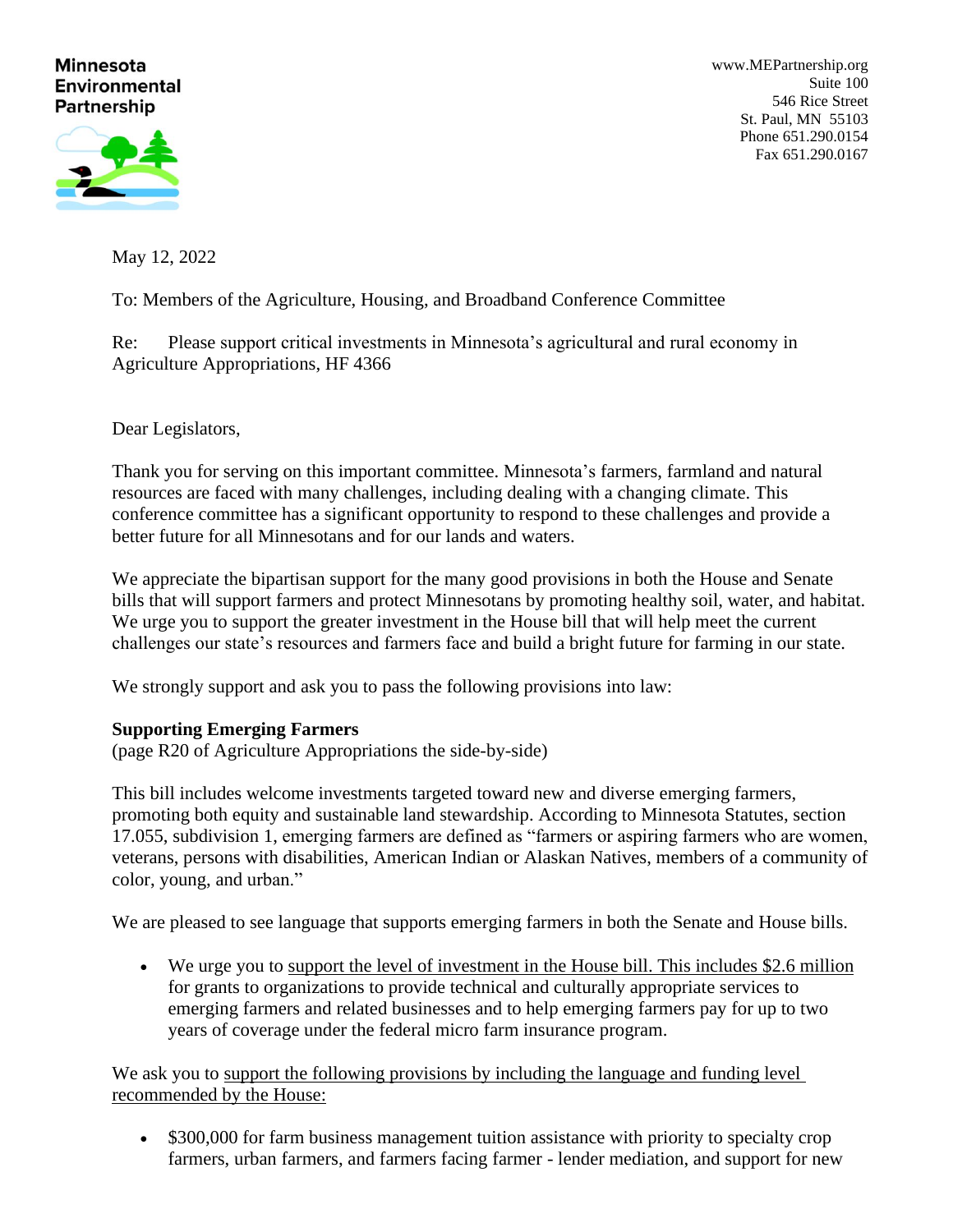urban and specialty crop instructor positions, including translation and outreach. (page R12 of Agriculture Appropriations side-by-side)

- \$1 million for urban youth agricultural education or urban agriculture community development. (page R12 and R13 of Agriculture Appropriations side-by-side)
- \$1 million for the city of South Saint Paul to provide financial assistance to multicultural meat processing businesses. (page R24 of Agriculture Appropriations side-by-side)

# **Forever Green Initiative Crop Research and Development**

(page R4 of Agriculture Appropriations side-by-side)

The University of Minnesota's Forever Green initiative is actively developing a variety of continuous living cover (CLC) cropping systems that take a variety of forms, offering farmers numerous options for growing profitable crops while improving the health of their soil and water resources. These can range from a focus on long-lived perennials such as Kernza grain, elderberries, or hybrid hazelnuts; to adding a winter annual crop (such as camelina oilseeds) into an existing rotation of corn and soybeans, thereby increasing and diversifying revenue streams. Businesses and farmers around the state are asking for these investments and making them now will position us to continue to lead this rapidly building movement and reap the economic and environmental benefits.

We appreciate the great language for this provision in both the House and Senate bills and ask you support the higher funding level recommended by the House of \$6.5 million in one-time dollars and ongoing base funding of \$1.5 million to advance the research and development activities of Forever Green, including much needed capital investments in laboratory and field equipment and other crucial infrastructure. We prefer the House language of setting a numerical cap on the capital infrastructure. This should be set based on the final number that is agreed upon for this purpose for FY 2023. Forever Green has a track record of leveraging state investment for a five-fold return in federal and private investment, introducing a growing portfolio of commercially viable CLC crops onto the agricultural landscape.

**Continuous Living Cover Development Grants** (page R4 and R5 of Agriculture Appropriations side-by-side)

We appreciate the language from both the House and Senate to support Continuous Living Cover Development Grants. We ask you to support the higher funding level recommended by the House of \$9 million in grant funding (including a cap of \$750,000 per organization) to the Minnesota-based businesses and organizations that comprise the supply/value chain for continuous living cover (CLC) crops and products. The potential end uses for CLC crops include everything from specialty foods and forage to industrial polymers, diesel and aviation biofuels, helping to provide market friendly solutions to environmental and economic challenges. Consumers are eager to buy high performance farm products that are environmentally friendly, and this funding will help develop a major economic engine for Minnesota's economy.

# **Soil Health Financial Assistance Program `**

(page R5 of Agriculture Appropriations side-by-side, page R6 of the Agriculture Statutory Changes)

We appreciate the soil health measures in the House and Senate bills to establish a program supporting soil health practices that mitigate climate change impacts, improve water quality, and provide related public benefits. We ask for your support of the Senate position to create a state-wide healthy soil management plan, including an assessment of current healthy soil management practices in Minnesota and the development of state-wide goals for healthy soil management. We ask you to support these soil health measures at the funding level recommended by the House of \$6.725 million. This support would include financial assistance to local governments, private sector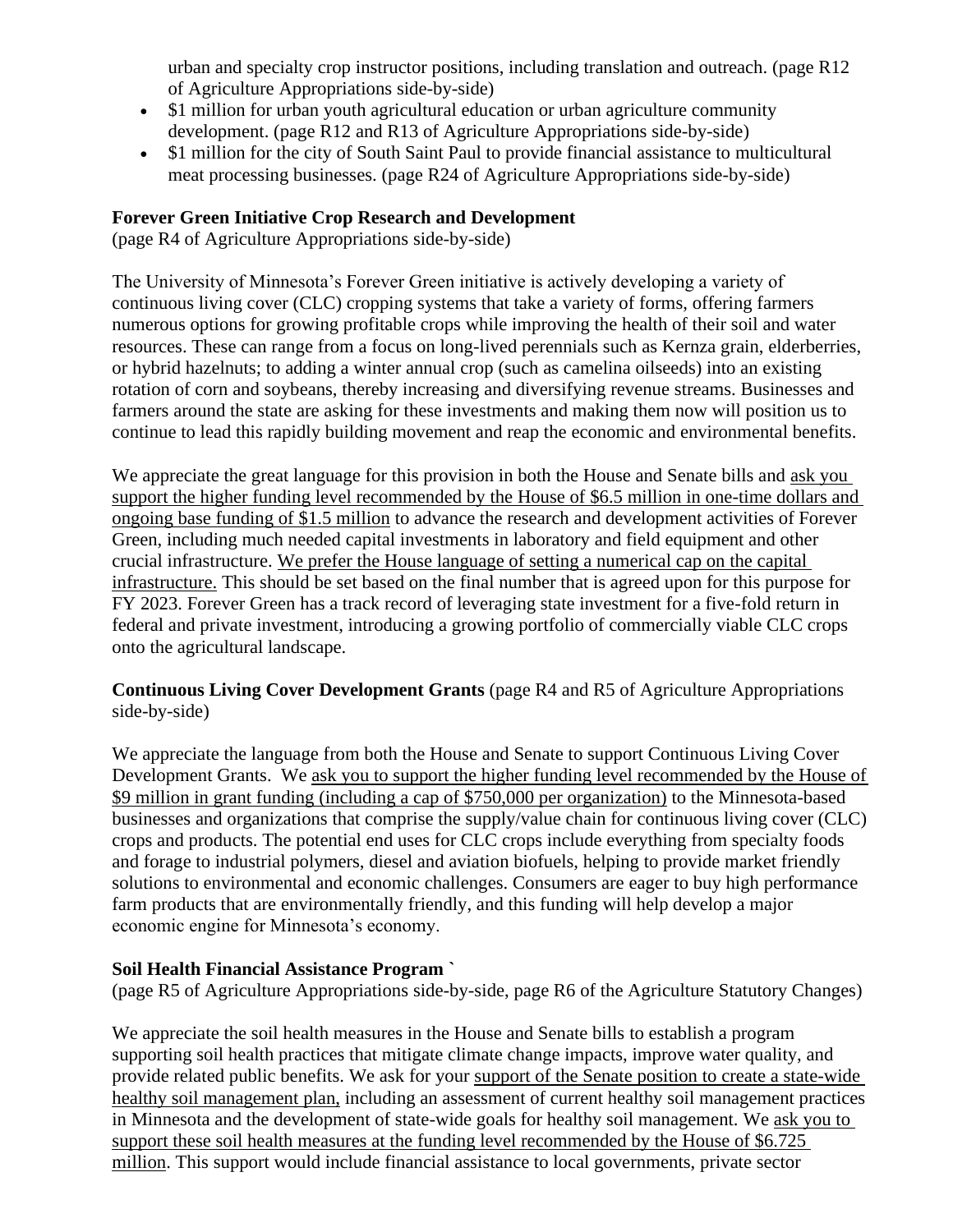providers, or farmers to cover the costs of specialized equipment and technology necessary to implement and sustain soil health practices.

Minnesota's soil is one of our most vital - and vulnerable - resources, and assisting farmers and organizations in protecting it is a key part of protecting the future of our communities and our economy.

### **Grants to Meat, Poultry, Egg, and Milk Processing Facilities**

(page R11 of Agriculture Appropriations side-by-side)

We appreciate the language in the House and Senate bills to provide grants to meat, poultry, egg, and milk processing plants. We ask you to support the House recommendation to increase the funding for these grants by \$3 million. These funds will help improve badly-needed supply chain resiliency and support new businesses in these industries.

#### **Financial Support for Small Meat Processors' Training Investments**

(page R22 of Agriculture Appropriations side-by-side)

We appreciate the provisions and language in both the House and Senate bills that provide financial assistance to smaller meat and poultry processors to reimburse food safety and business planning courses. We ask you to support the higher funding level recommended by the House of \$100,000. This will provide critical training and technical assistance to support developing sanitation standard operating procedures, hazard analysis and critical control points and business plans. This funding will help make Minnesota's meat processing industry safer and cleaner for small businesses and workers.

#### **Conclusion**

As you proceed with negotiations over legislative investments this session, we ask that you approve these critical investments in Minnesota's agricultural and rural economy while also promoting sound conservation measures that will protect the health of our communities. We are approaching a tipping point in demand for these new crops and practices and putting Minnesota in the driver's seat will help sustain our role as a state that leads in both agriculture and protecting our land, water, and people.

Sincerely,

More Steve

Steve Morse Executive Director

*Submitted on behalf of the organizations listed on the following page.*